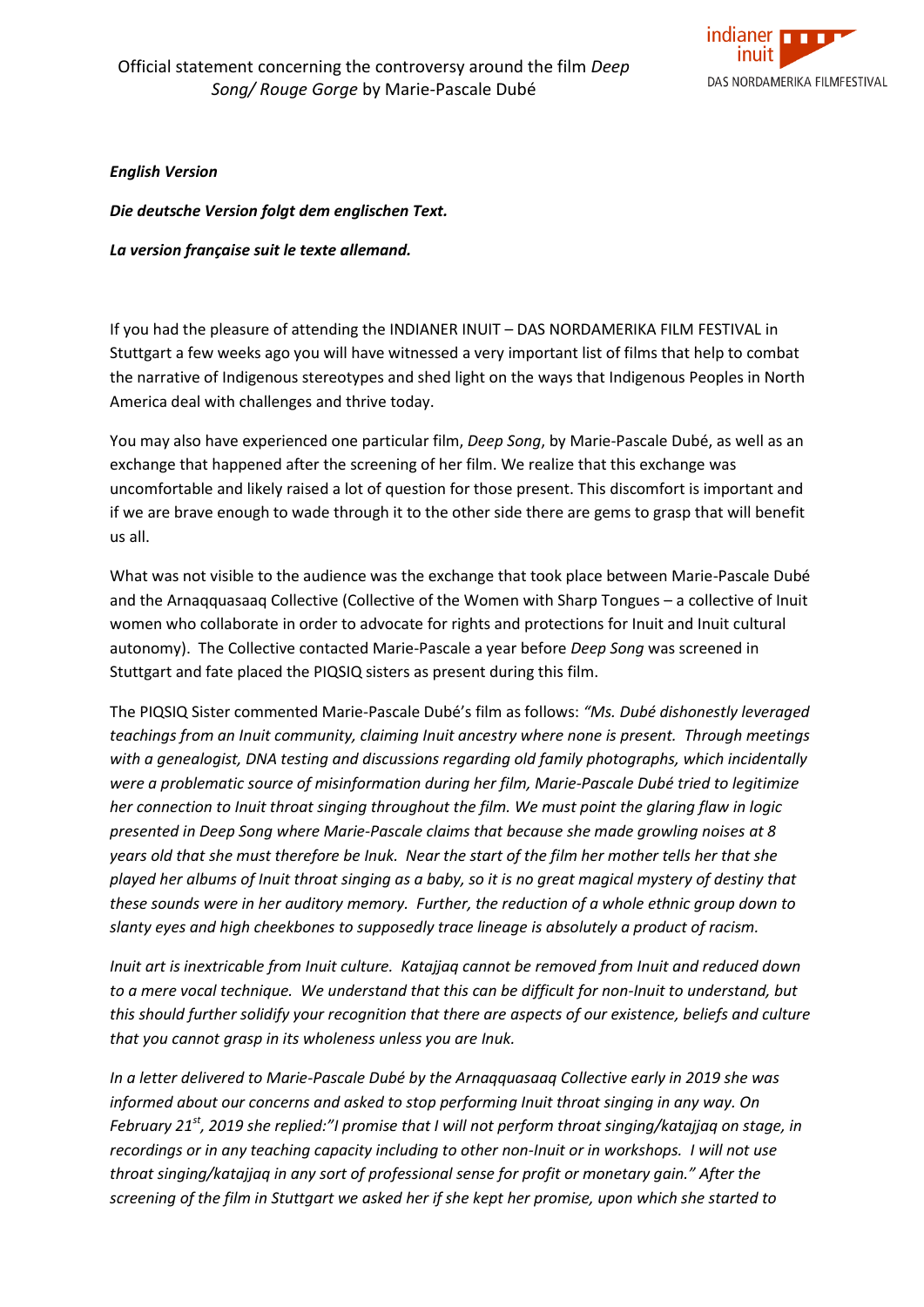

*defend her affinity to Inuit throat singing in a way that showed clearly that she could not answer that question directly in honesty."*

During the statement by the PIQSIQ Sisters and Marie-Pascal Dubé's as well as the audience's reactions, the Festival Team realized that two very different conception of what Art is and means and how it should be dealt with were clashing against each other: on one hand the general conception stemming from European thought tradition that Art is standing for itself, therefore open to everyone who feels inspired by it. And there is a distinction between Plastic Art and Sound Art (i.e. Music and Song), the latter being handled even more openly accessible since it is not visible and mainly producing emotions. On the other hand the Inuit perception, which they share with numerous Indigenous cultures in the Americas and throughout the world, according to which Art and especially sound and song are inseparable from the land and the people who live on that land since it is a central way of expressing the intrinsic, special and unique relationship between a specific group of people and the territory they live on. Therefore any form of artistic expression within these cognitive ways cannot be separated from its context and just be seen as a mere artistic technique as claimed by the author of *Deep Song*.

During a series of discussions that followed the screening it appeared clearly that a major issue leading to multiple misunderstandings was brought to the open in need of manifold further discussions in order to clarify one's own conception to the other. Therefore, the Festival Team took the decision to maintain the nominations of the documentary film category as selected by the jury but not to give an award to any of them. Thus we wanted to set a sign and underline the importance of the issue. We also clearly state that through this sign we have no intention to silence any voice but aim to create a dance floor where all these voices can come out, express themselves and learn to sing together in a respectful way of mutual understanding.

#### \*\*\*\*\*\*\*\*\*\*\*\*\*\*\*\*\*\*

#### *Deutsche Version:*

Falls Sie das Vergnügen hatten vor ein paar Wochen das INDIANER INUIT: DAS NORDAMERIKA FILMFESTIVAL in Stuttgart zu besuchen, so konnten Sie der Vorführung einer herausragenden Reihe von Filmen beiwohnen, die mit gängigen Stereotypen über die nordamerikanischen Ureinwohner aufräumen und zeigen, wie sie mit den gegenwärtigen Herausforderungen umgehen und erneut aufblühen.

Vielleicht haben Sie auch die Vorführung des Films *Deep Song* von Marie-Pascale Dubé und die darauffolgende Auseinandersetzung über die Aneignung von Kulturgut miterlebt. Uns ist bewußt, dass diese Auseinandersetzung für die Anwesenden unangenehm war und wahrscheinlich viele Fragen aufgeworfen hat. Dieses Unbehagen ist jedoch wichtig und wenn wir mutig genug sind, es zu überwinden, so werden wir am Ende Juwelen finden, die uns allen zugutekommen werden.

Für das Publikum war allerdings nicht ersichtlich, dass es schon vor dieser Filmvorführung einen Austausch zwischen Marie-Pascale Dubé und dem Arnaqquasaaq Collective (Kollektiv der Frauen mit scharfen Zungen – ein Kollektiv von Inuit-Frauen, welches der Verteidigung und dem Schutz der kulturellen Autonomie der Inuit gewidmet ist) gegeben hat. Das Kollektiv hat Marie-Pascale Dubé bereits ein Jahr vor der Filmvorführung in Stuttgart kontaktiert und es ergab sich, dass die PIQSIQ Schwestern bei der Vorführung anwesend waren.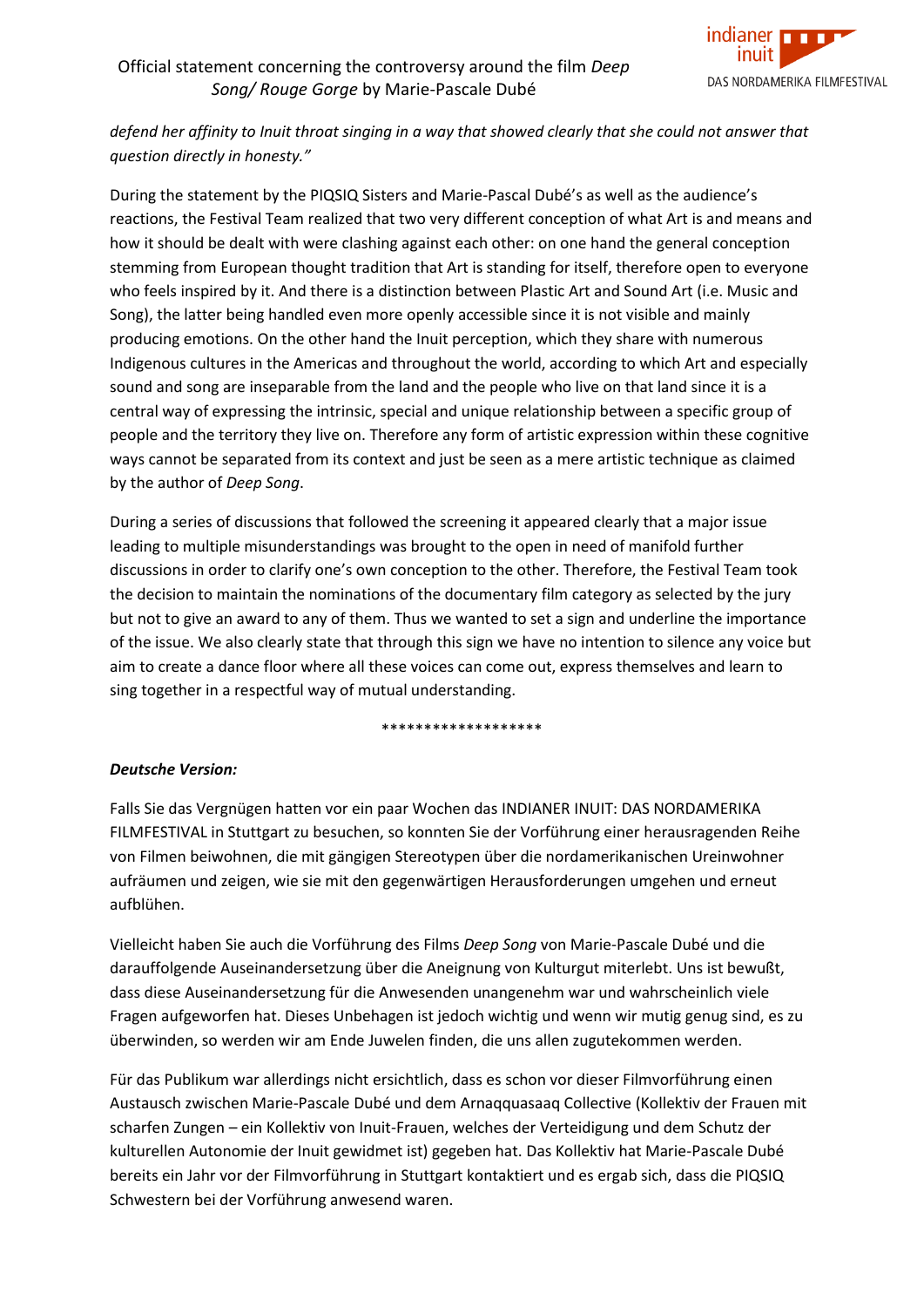

Die PIQSIQ Schwestern kommentierten Marie-Pascale Dubés Film folgendermaßen: *Frau Dubé hat sich unredlich die Lehren einer Inuit Gemeinde angeeignet indem sie eine Inuit Herkunft vortäuschte, die nicht existiert. Anhand von Treffen mit einem Ahnenforscher, DNA-Tests, sowie Diskussionen über alte Familienfotografien, welche sich obendrein im Laufe des Filmes als Quelle für Fehlinformationen herausstellten, versucht sie mittels des Filmes ihre Verbundenheit zum Kehlkopfgesang zu legitimieren. Wir müssen auf eine massive logische Schwachstelle in Deep Song hinweisen, an der Marie-Pascal Dubé behauptet, dass sie Inuk sein muss, weil sie bereits im Alter von acht Jahren brummende Geräusche von sich gab. Nahe dem Anfang des Filmes erzählt ihr ihre Mutter, dass sie ihr als Baby Albums mit Inuit Kehlkopfgesang vorgespielt hat. Es ist daher keine große geheimnisvolle Bestimmung, die diese Klänge in ihrem Gehörgedächtnis gespeichert hat. Weiterhin ist es schlicht und ergreifend rassistisch, eine ganze ethnische Gruppe auf ihre schräge Augenform und hohe Wangenknochen zu reduzieren, um eine angebliche Abstammung beweisen zu wollen.*

*Inuit Kunst ist untrennbar von der Inuit Kultur. Katajjaq kann nicht von den Inuit getrennt und einfach auf eine Gesangstechnik reduziert werden. Wir verstehen, dass das für nicht-Inuit vielleicht nur schwer nachvollziehbar sein kann; aber es ist für Euch auch eine Möglichkeit zu erkennen, dass Teile unseres Seins, unserer Vorstellungen und Kultur gibt, die in ihrer Ganzheit nur schwer zu erfassen sind, wenn man kein Inuk ist.*

*Anfang 2019 bekam Marie-Pascale Dubé einen Brief vom Arnaqquasaaq Kollektiv, der sie über unsere Bedenken informierte und sie bat aufzuhören, Inuit Kehlkopfgesang in jeglicher Form weiterhin darzubieten. Am 21. Februar 2019 antwortete sie: "Ich verspreche, dass ich Kehlkopfgesang/Katajjaq nicht mehr auf einer Bühne, in Aufnahmen oder jeglicher Art von Unterricht vor anderen nicht-Inuit darbieten werde. Ich werde Kehlkopfgesang/Katajjaq in keiner Weise professionell zum finanziellen oder sonstigem Gewinn nutzen." Nach der Filmvorführung in Stuttgart haben wir sie gefragt, ob sie ihr Versprechen gehalten hat, woraufhin sie anfing, ihre Verbundenheit zum Inuit Kehlkopfgesang auf eine Art und Weise zu verteidigen, die klar zeigte, dass sie die Frage nicht ehrlich beantworten konnte.*

Während der Stellungnahme der PIQSIQ Schwestern, sowie der Reaktionen Marie-Pascal Dubés und des Publikums, ist dem Festivalteam klargeworden, dass hier zwei sehr unterschiedliche Verständnisse von Kunst und dem Umgang mit Kunst aufeinandergeprallt sind: Auf der einen Seite die allgemein verbreitete, aus europäischem Gedankengut stammende Vorstellung, dass Kunst für sich selbst steht und daher für alle, die sich von ihr inspiriert fühlen, offen zugänglich ist. Hier wird generell zwischen bildenden (z. B. Gemälde und Skulpturen) und musischen (wie z.B. Musik und Gesang) Künsten unterschieden. Wobei letztere sogar weitgehend als noch offener betrachtet werden, da sie nicht sichtbar sind und vor allem Emotionen erzeugen. Auf der anderen Seite steht das Kunstverständnis der Inuit, welches sie mit vielen anderen indigenen Kulturen des amerikanischen Doppelkontinents und weltweit teilen: für sie ist Kunst, im besonderen Ton und Gesang, untrennbar von dem Land und den überlieferten Traditionen der Menschen, die auf dem Land leben. Es ist eine Weise, die inhärente, besondere und einzigartige Bindung zwischen einem Volk und dem Territorium, in dem sie leben, auszudrücken. Daher ist nach diesem Verständnis jeglicher künstlerischer Ausdruck untrennbar von seinem Gesamtkontext und kann nicht nur auf eine künstlerische Technik begrenzt werden, wie es die Autorin von *Deep Song* vorgibt.

Auf die Filmvorführung folgten eine Reihe von Gesprächen, die verdeutlichten, dass ein wesentliches Thema hier zum Ausdruck kam, welches weiterhin vielschichtiger Diskussionen bedarf, um die jeweilige Verständnisweise der anderen Wahrnehmung zu erklären. Daher die Entscheidung des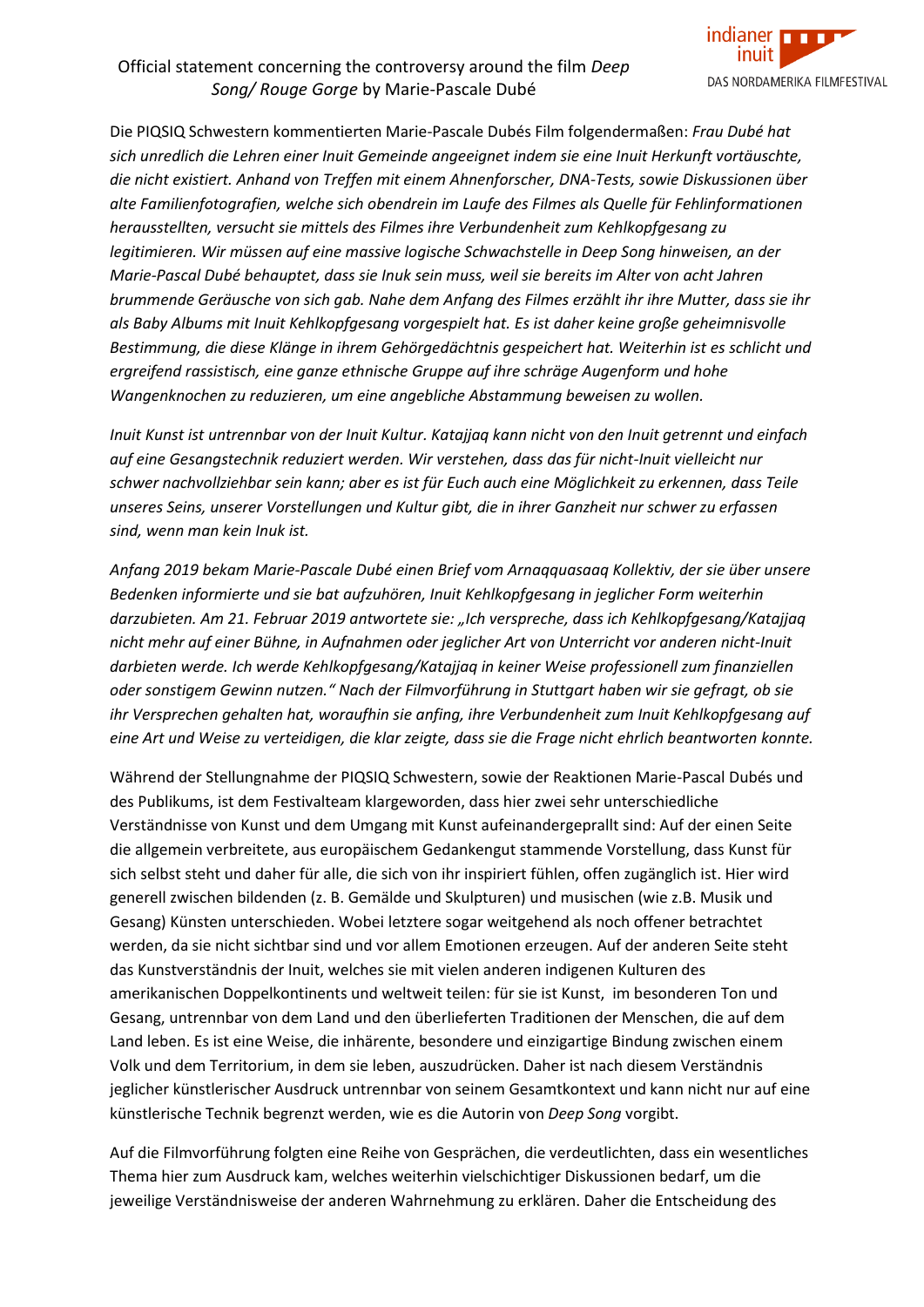

Filmfestivalteams keinen der drei nominierten Dokumentarfilme auszuzeichnen. Wir wollten so ein Zeichen setzen und die Wichtigkeit der Thematik hervorheben. Wir erklären hiermit ausdrücklich, dass es nicht unsere Absicht ist, Stimmen zum Schweigen zu bringen, sondern dass wir einen Raum schaffen wollen, in dem all diesen Stimmen hervortreten und sich ausdrücken können, um zu lernen, in einer gegenseitig wertschätzenden Weise zusammen zu singen.

\*\*\*\*\*\*\*\*\*\*\*\*\*\*\*\*\*\*\*\*

#### *Version française:*

Si vous avez eu le plaisir d'assister à L'INDIANER INUIT – DAS NORDAMERIKA FILM FESTIVAL à Stuttgart il y a quelques semaines, vous avez alors pu assister à la présentation d'une série très importante de films destinés à combattre les stéréotypes forgés sur les Autochtones d'Amérique du Nord, à mettre en lumière la manière dont ils ont affronté les défis historiques auxquels ils étaient confrontés et comment ils s'épanouissent à nouveau aujourd'hui.

Peut-être vous avez aussi participé à la projection d'un film en particulier, *Rouge Gorge (Deep Song)* de Marie-Pascale Dubé et à la discussion qui s'en est suivie. Nous sommes conscients que cette discussion a pu déranger et qu'elle a certainement soulevé de nombreuses questions parmi le public présent. Ce malaise est important et si nous sommes suffisamment courageux pour l'affronter, nous trouverons dans sa résolution des éclaircissements qui profiteront à nous tous.

Ce que le public ignorait, c'est que cette discussion avait été précédée par un échange écrit qui a eu lieu entre Marie-Pascale Dubé et l'Arnaqquasaaq Collective (le Collectif des femmes à la langue acérée – un collectif de femmes inuit dédié à la défense des droits et de l'autonomie culturelle inuit). Le Collectif a contacté Marie-Pascale Dubé une année avant la projection de *Rouge Gorge* à Stuttgart et le sort a voulu que les sœurs PIQSIQ soient invitées au festival et assistent donc à cette projection.

Les sœurs PIQSIQ ont commenté le film de Marie-Pascale Dubé de la manière suivante : « *M elle Dubé a tiré profit de manière malhonnête des enseignements qui lui ont été donnés par une communauté inuit après avoir prétendu être de descendance inuit, ce qui est inexact. Tout au long de son film, elle essaie de légitimer son affinité avec le chant de gorge inuit à l'aide de rencontres avec un généalogiste, des tests ADN et des discussions autour de vieilles photos de famille, ces dernières constituant d'ailleurs des preuves très problématiques menant facilement à de la désinformation. Nous voulons attirer l'attention sur l'argumentation véritablement bancale présentée dans* Rouge Gorge *par Marie-Pascal Dubé, justifiant son origine inuit par le fait qu'elle ait produit dès l'âge de huit ans des grognements avec sa voix. Au début du film, sa mère raconte qu'elle lui a fait écouter des disques de chants de gorge inuit lorsqu'elle était bébé. Le fait que ces sons fassent partie de sa mémoire auditive n'est donc en rien dû à un quelconque grand mystère magique du destin. De plus, réduire tout un groupe ethnique à la simple forme oblique de leurs yeux ou à leurs des pommettes saillantes afin de retracer une descendance supposée est un pur produit du racisme.*

*L'art inuit est inextricable de la culture inuit. Il est impossible de séparer le katajjaq des Inuit ou de le réduire à une simple technique vocale. Nous comprenons que cette conception soit difficile à saisir pour les non-Inuit mais nous espérons pouvoir vous faire admettre qu'il existe des aspects de notre*